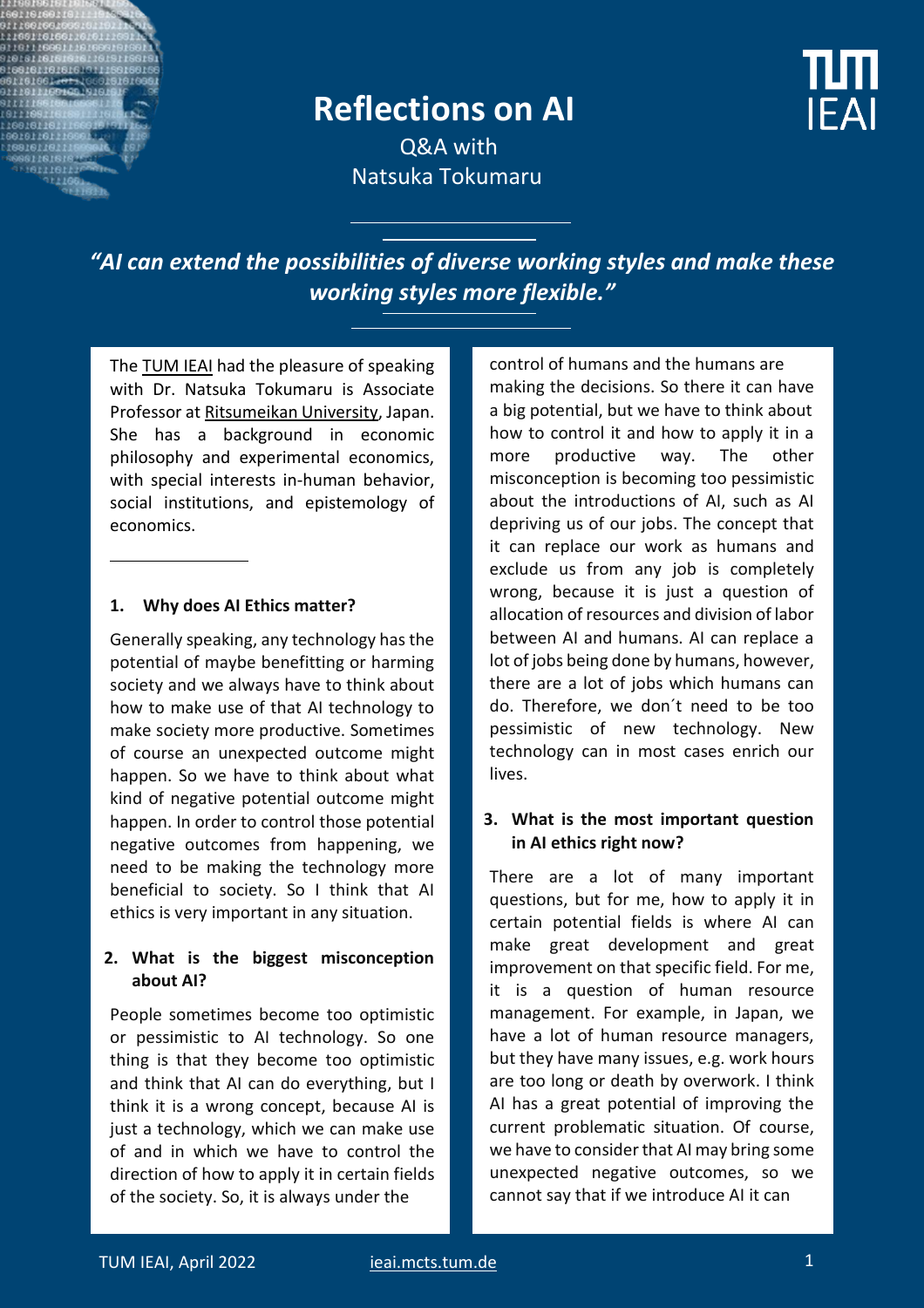

resolve everything. We can think about how to control the outcomes of AI and to give it a productive direction.

#### **4. How will AI change the future of work?**

To some extent AI can extend the possibilities of diverse working styles and make these working styles more flexible. For example, now we start working at nine o'clock and finish at five o'clock, but we should be able to change our working styles and thus our career development options to better fit our needs. This would bring so many new options. People's incentives will be changed. For example, people sometimes become depressed as a result of working too hard, in this instance AI can bring a more controlled working environment for those workers, decreasing the stress within the work place. Therefore, AI can bring a more diversified and flexible working conditions, as well as bettering current working conditions for physicaland mental health, as well as motivation.

#### **5. Is it possible to keep the 'human' in human resources with AI-based tools?**

Some people become very pessimistic that their job may become completely replaced by AI and I believe it is a completely wrong idea. Because it just a question of the division of labor between AI and humans. Two centuries ago there were a high number of farmers in the industry structure. Now these structures have changed after the Indutrial Revolution. These kinds of structural changes in industry, society and economy are inevitable. However, I wouldn´t say that humans will be completely excluded from the economy and society by AI, because in our society we have a lot of challenges and

there are many fields that only humans can do. On the other hand, there some jobs that can be done more efficiently by AI, that makes our economy and workplace more efficient and productive. There are a lot of things that only humans can decide, for instance, what kind of products we should produce or creative and communication topics that only humans can do. So it is just a question of the division of labor between humans and AI.

#### **6. What is the role of academia, research institutions and other centers when it comes to the ethics and governance of AI?**

There are a lot of things that academia should do about AI ethics. We should show the potential applications that still have not been applied to AI technology. For example, in Japan, we have some applications of AI technology to certain fields of the workplace, but I think it is not enough. We can extend more AI technology to certain fields in which it has not been applied yet. I think AI is a technology that has a huge potential and we should show all the possibilities, in which AI can improve our lives. We should show the potential futures that can be improved by AI technology. Also we have to show by doing simulations that AI technology may bring out some problematic outcomes like privacy or human rights issues or some other potential outcomes that could be harmful. However, AI is a technology made by humans so we can simulate and create measures that control and prevent negative outcomes of the application of AI. So yes, there is a lot that we can do, and should do, regarding AI ethics and governance of AI.